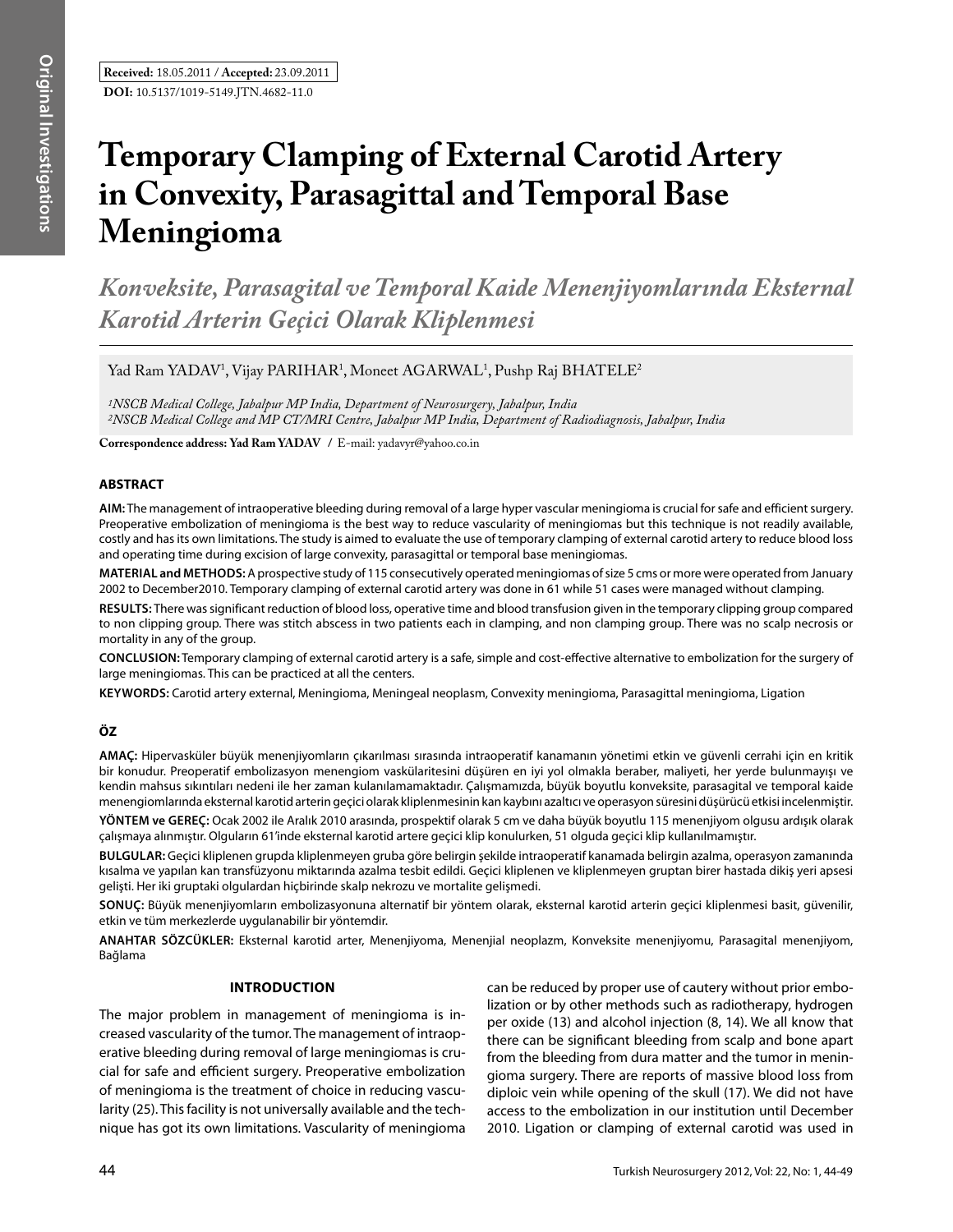past and in the recent time in the treatment of meningiomas (15, 20). We therefore used temporary clamping of external carotid artery in 61 convexity, parasagittal and temporal base meningiomas to find out its safety and effectiveness.

# **Material and methods**

This is a prospective study carried out in our institute from January 2002-December 2010. All 115 consecutively operated patients of large size (5 cm or more in diameter) convexity, parasagittal or temporal base meningiomas during the above period were studied. A detailed history and thorough physical examination, including Glasgow coma scale, was carried out. A CT scan was done in all patients (Figure 1) and MRI could be done in 80 patients due to financial restraint. Routine blood and biochemical investigation were done. A MR angiography of neck vessels was done in all the patients to delineate the vascular anatomy and blood supply of meningioma (Figure 2). Patients were divided into clamping or non clamping group. Three patients originally planned for non clamping group required clamping of artery due to excessive bleeding peroperatively and were excluded from the study. All patients were operated under general anesthesia. Ipsilateral external artery was exposed and clamped in the neck, prior to the skin incision of craniotomy. Special precautions were taken to watch for blood supply of the flap during the procedure. The clamp was removed after the complete excision of the tumor. Hemostasis was checked for 10 minutes after the removal of clip. The amount of blood loss, total blood transfused during the procedure and the duration of surgery were recorded.

Patients were observed for any postoperative flap necrosis, local infection and for any other complication. Fifty four patients with huge convexity, parasagittal or temporal base meningiomas, treated during same period, were treated without clipping of external carotid artery. Out of these 3 patients required clamping of external carotid peroperatively due to excessive bleeding from scalp and bone. These patients were excluded from the study. The amount of blood loss, duration of surgery and the amount of blood transfused were recorded and comparisons were done between clamping and non clamping group. Post-operative complications were also recorded. Both the clamping and non clamping groups were comparable in age, sex, neurological status and size of tumor. Same surgeon was involved in the both group surgeries. Postoperative CT scan and MRI scans were done in all the cases (Figure 3).

# **Results**

The youngest and the oldest operated patients were 17 and 62 years old with a mean age of 36 years in clamping group. There were 45 females in clamping group. There were 27 convexity, 28 parasagittal and 6 temporal base meningiomas in clamping group while these were 21, 27 and 3 respectively in non clamping group. The size of meningiomas varied from 5 to 8 cm with an average of 6.42 cm in clamping group while it was ranging from 5 to 7.8 cms with an average of 6.38 cm in non clamping group.

The blood loss ranged from 200 ml to 800 ml with an average of 336.09 (±102.61) ml in the clamping group. While the blood loss in non clamping group ranged from 600 ml to 1400 ml with an average of 826.96 (±191.73) ml. The blood loss was significantly reduced in the clamping group compared with non clamping group (p<0.0001).

The amount of blood transfusion given in clamping group was from no transfusion to 700 ml with an average of 375.60( ±144.10ml) as compared to 700 ml to 1400 ml with an average of 867.39(±207.58) ml in non clamping group. The amount of blood transfusion given in clamping group was significantly lower than in non clamping group (p<0.0001).

The operating time in the clipping group ranged from 135 minutes to 210 minutes with an average of 149.17 (±15.56) minutes while it ranged from 205 minutes to 360 minutes with an average of 239.35 (±43.07) minutes in non clip group. The operating time was significantly lesser in the temporary clipping group (p<0.0001).

All the meningiomas except one each in clamping and non clamping groups were totally excised. Small part of tumor going into the partially occluded superior saggital sinus was left behind in both the groups. There was no mortality or scalp necrosis in any of the groups. There were only two cases of superficial skin infection in each group which were managed conservatively.

# **Discussion**

Blood supply from meningioma can be reduced by preoperative radiotherapy (22) intraoperative radiotherapy (4), embolization of the feeding vessel (5,25) and volumetric thermal devascularization (12). Coagulation of feeders supplying meningioma can also be performed during surgery without using any of the above method. Two stage surgeries have been described to reduce blood loss. A case of large sphenoid ridge atypical meningioma that was successfully resected using a combination of two-stage surgery and irradiation (19). In this case the tumor was still hemorrhagic and could be partially resected after the embolization of feeder vessels from the external carotid artery in the first surgery. There was a blood loss of 2,374 ml in first surgery. Second surgery was done after tumor irradiation to reduce blood loss.

Preoperative embolization is an effective method in the treatment of vascular meningioma when blood supply to the tumor is difficult to access at the time of surgery. It can also be done in the patients having supply from internal carotid; however, only few case reports of such embolization are available (2). Developments of better catheters, embolization material and occlusion of vessels to prevent embolization in undesired location have made embolization a safe method.

There are limitations of preoperative embolization like some vessels are unsuitable for embolization (21). In one study, there was no difference in blood loss and operative time in patients with or without embolization in skull base meningioma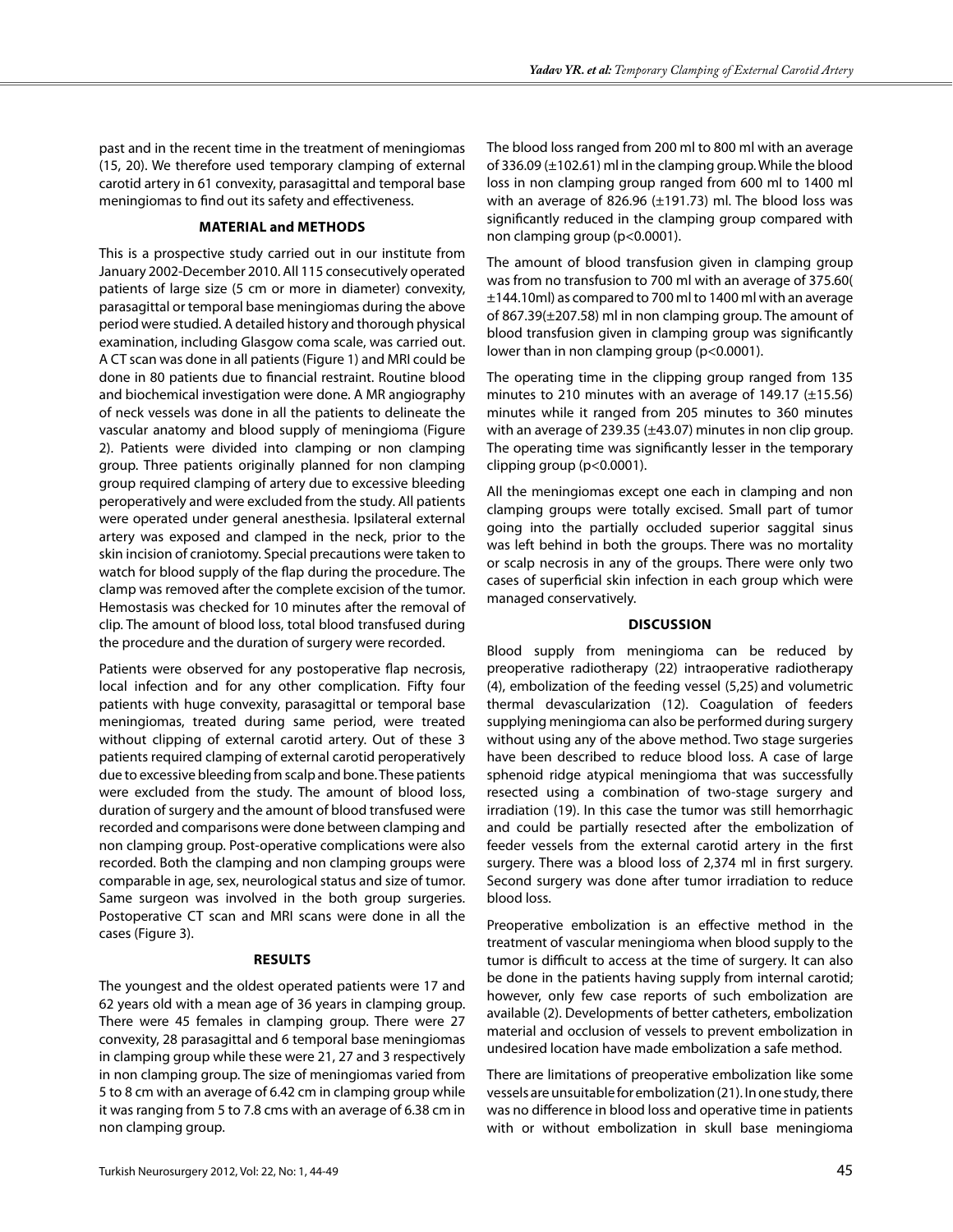

**Figure 1:** Preoperative axial CT scan of case 10 showing large left frontal meningioma.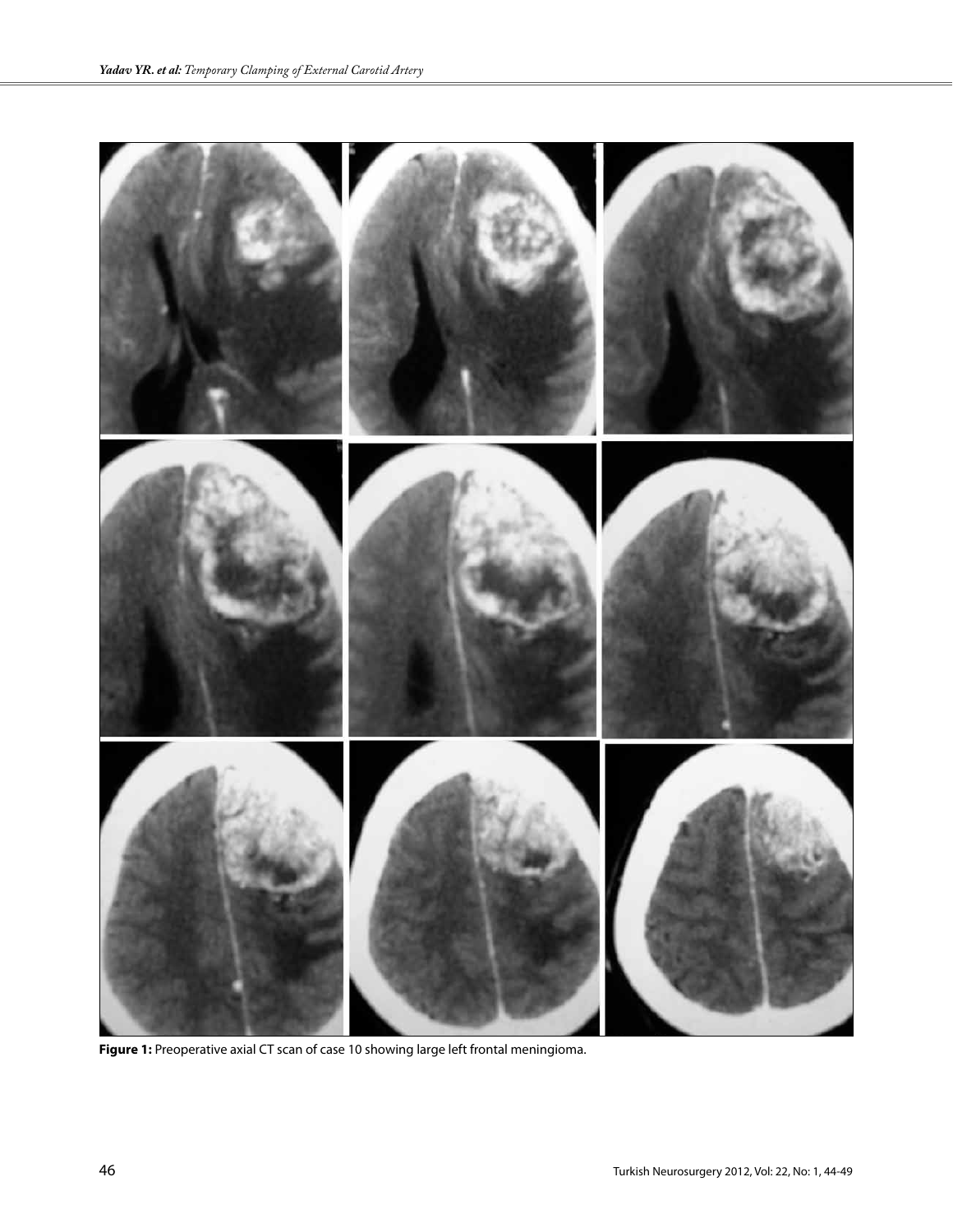

**Figure 2:** Postoperative axial CT scan showing complete excision of large left frontal meningioma of case10.

of more than 6 cms size. This was due to many tiny blood vessel feeding tumor which were unsuitable for preoperative embolization (18). In another study, only about 60% tumors were embolized totally or sub totally while rests were partially embolized leaving significant blood supply to the tumor (7). Another limiting factor is its high cost and limited availability. Highly trained interventional neuroradiologists are needed for such a procedure. There are some complications associated with this technique also like death due to thromboembolization (6), necrosis of scalp (1), hemorrhage in tumor, subdural hematoma (3), increase in size of tumor and permanent major neurodeficit (21). Embolization procedure can produce injury to vessels with complications including arterio-venous fistula (23). Sub selective embolization can produce scalp necrosis (16). Hemorrhage in subarachnoid space are more common in large cystic meningioma treated by embolization (11,24). Availability of better catheters, newer embolization materials and expert neuroradiologists has decreased the complication rates in recent years but such facilities are not available at every centre.

Surgery of meningioma can also be done without prior embolization or temporary clamping. But significant blood loss can occur, especially in large meningiomas, from scalp,



**Figure 3:** Magnetic resonance angiography showing major blood supply of meningioma from external carotid artery.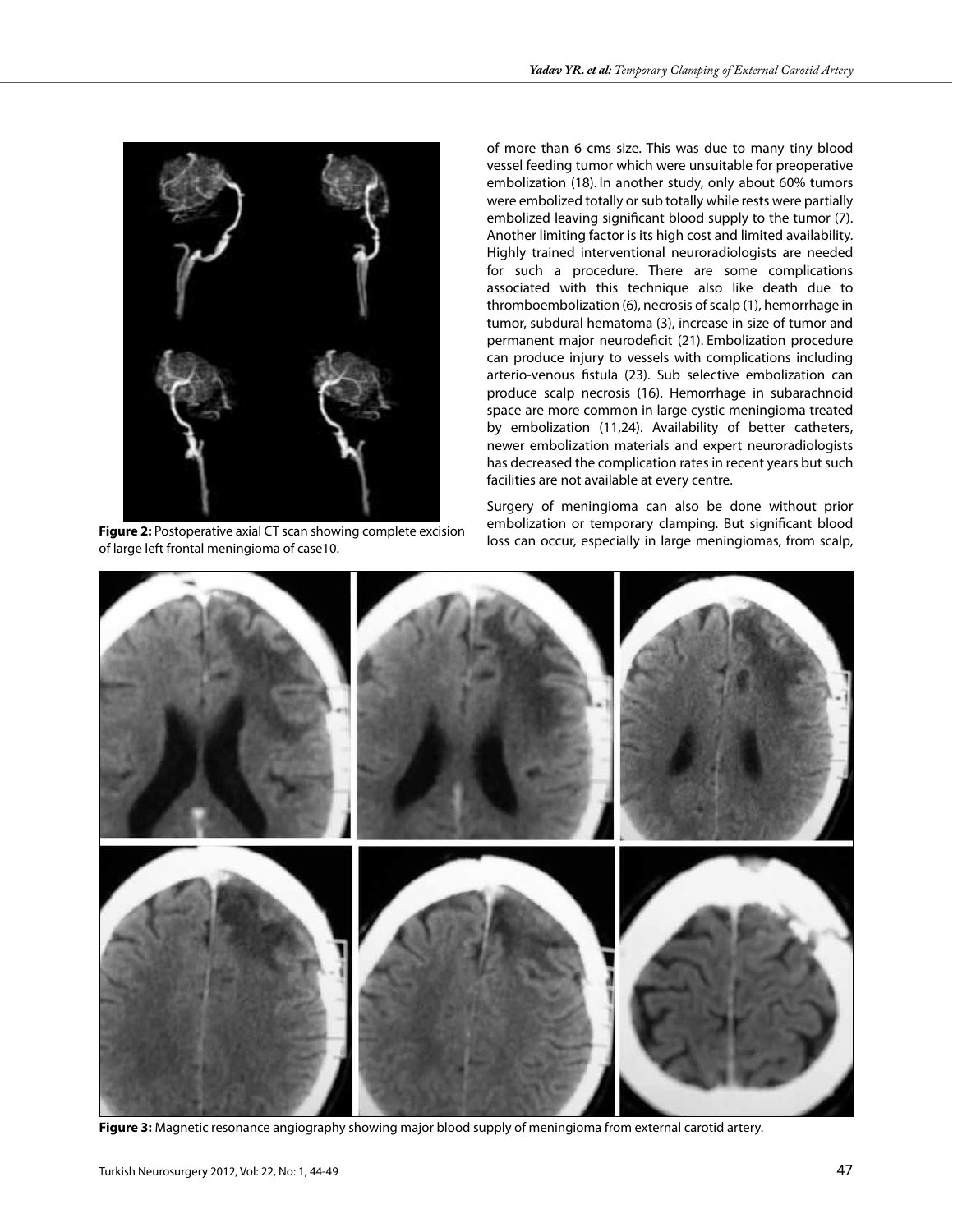bone and dura mater before achieving hemostasis of these structures which is avoidable. The combined blood loss during removal of tumor and prior to tackling of tumor (loss occurring in raising scalp and bone flap) could be crucial for patients ultimate outcome.

The blood supply to all structures like scalp, skull, dura mater and tumor are reduced by the temporary clamping of external carotid artery therefore the total amount of blood loss is reduced in meningioma surgery. The feeders are mainly from external carotid in convexity, parasagittal and temporal base meningiomas. All the feeders, small or big (some of them are unsuitable for embolization), are cut off after the clamping of external carotid artery. The surgeon can release the temporary clip at any point if he or she feels that the vascularity of the flap is compromised. Neurological deterioration, due to increase in tumor size secondary to hemorrhage and necrosis in tumor, seen after pre-operative embolization, especially in huge meningioma, can be avoided. There is no need of an interventional radiologist and coordination of two departments. This method can be very effective in calvarial or extracalvarial meningioma.

There are also some limitations of this procedure also and some precautions need to be taken. It is essential to know detailed anatomy of external carotid artery and its branches preoperatively. It is important to know any anomalous origin of vessel from external carotid or any of its branches which may supply part of the brain (10). There can be good co-lateral circulation from the contra lateral external carotid artery (9,15), ipsilateral internal carotid artery or the vertebral artery leading to a good circulation distal to temporary clipping of the external carotid artery. Blood loss, though less, may occur after clamping of carotid artery in such cases. There is also a theoretical risk of scalp necrosis and increased chances of infection. But in our study, there was no case of scalp necrosis or any increased risk of infection in clamped group. This could be due to better tolerance of decreased blood flow by scalp tissues. It is seen that the tissues can tolerate decrease in blood flow up to 50 %. Temporary clamping of atherosclerotic vessels can give rise to embolic phenomenon and permanent occlusion of vessels, therefore such vessels especially in old patients should be tackled very gently and carefully.

### **Conclusion**

The temporary clipping of external carotid artery for very large convexity, parasagittal and temporal base meningioma is an effective and safe alternative method to embolization to reduce blood loss and the operating time.

## **References**

- 1. Adler JR, Upton J, Wallman J, Winston KR: Management and prevention of necrosis of the scalp after embolization and surgery for meningioma. Surg Neurol 25:357-360, 1986
- 2. Arustamian SR, Konovalov AN, Makhmudov UB, Shimanskii VN, Taniashin SV, Edneva IaN, Dedegkaev AV: Preoperative embolization of the internal carotid artery in surgical treatment of meningioma in the base of the anterior and middle cranial fossae. Zh Vopr Neirokhir Im N N Burdenko 4: 37-39, 2003
- 3. Beretta L, Dell'Acqua A, Giorgi E, Napolitano L, Tommasino C, Righi C, Ferrari da Passano C, Motti E: Complications during preoperative embolization in intracranial meningioma. Minerva Anestesiol 58:111-114, 1992
- 4. Cho TH, Chung YG, Kim CY, Kim HK, Lee NJ, Chu JW, Choi MS: Intraoperative radiation therapy as an adjunctive therapy for huge and highly vascular parasagittal meningiomas. J Korean Med Sci 15:718-723, 2000
- 5. Dowd CF, Halbach VV, Higashida RT: Meningiomas: The role of preoperative angiography and embolization. Neurosurg Focus 15:E10, 2003
- 6. Gruber A, Bavinzski G, Killer M, Richling B: Preoperative embolization of hypervascular skull base tumors. Minim Invasive Neurosurg 43:62-71, 2000
- 7. Gruber A, Killer M, Mazal P, Bavinzski G, Richling B: Preoperative embolization of intracranial meningiomas: 17 years single center experience. Minim Invasive Neurosurg 43:18-29, 2000
- 8. Guanghui Wang, Jiman Li, Hong Zhang, Yuping Wu, Yangcheng Lv, Jiang Zhu: Anhydrous ethanol reduces intraoperative hemorrhage of intracranial highly vascularized large meningiomas. Chinese-German Journal of Clinical Oncology 9: 344-348, 2010, Online 1-June-2010
- 9. Hattori K, Miyachi S, Kobayashi N, Kojima T, Hattori K, Negoro M, Yoshida J, Nagasaka T: Contralateral meningeal artery supply of paramedian meningiomas. Surg Neurol 64: 242-248, 2005, discussion 248
- 10. Hayashi N, Kubo M, Tsuboi Y, Nishimura S, Nishijima M, Ahmed Abdel-Aal M, Endo S: Impact of anomalous origin of the ophthalmic artery from the middle meningeal artery on selection of surgical approach to skull base meningioma. Surg Neurol 68:568-571, 2007, discussion 571-572
- 11. Hayashi T, Shojima K, Utsunomiya H, Moritaka K, Honda E: Subarachnoid hemorrhage after preoperative embolization of a cystic meningioma. Surg Neurol 27:295-300, 1987
- 12. Kato A, Fujimoto Y, Taniguchi M, Hashimoto N, Hirayama A, Kinoshita M, Baba T, Maruno M, Yoshimine T: Volumetric thermal devascularization of large meningiomas Neurosurg 101:779-786, 2004
- 13. Lichtenbaum R, de Souza AA, Jafar JJ: Intratumoral hydrogen peroxide injection during meningioma resection. Neurosurgery 59(4 Suppl 2):ONS 470-473, 2006
- 14. Lonser RR, Heiss JD, Oldfield EH: Tumor devascularization by intratumoral ethanol injection during surgery. Technical note. J Neurosurg 88:923-924, 1998, Comment in: J Neurosurg 91:521-523, 1999